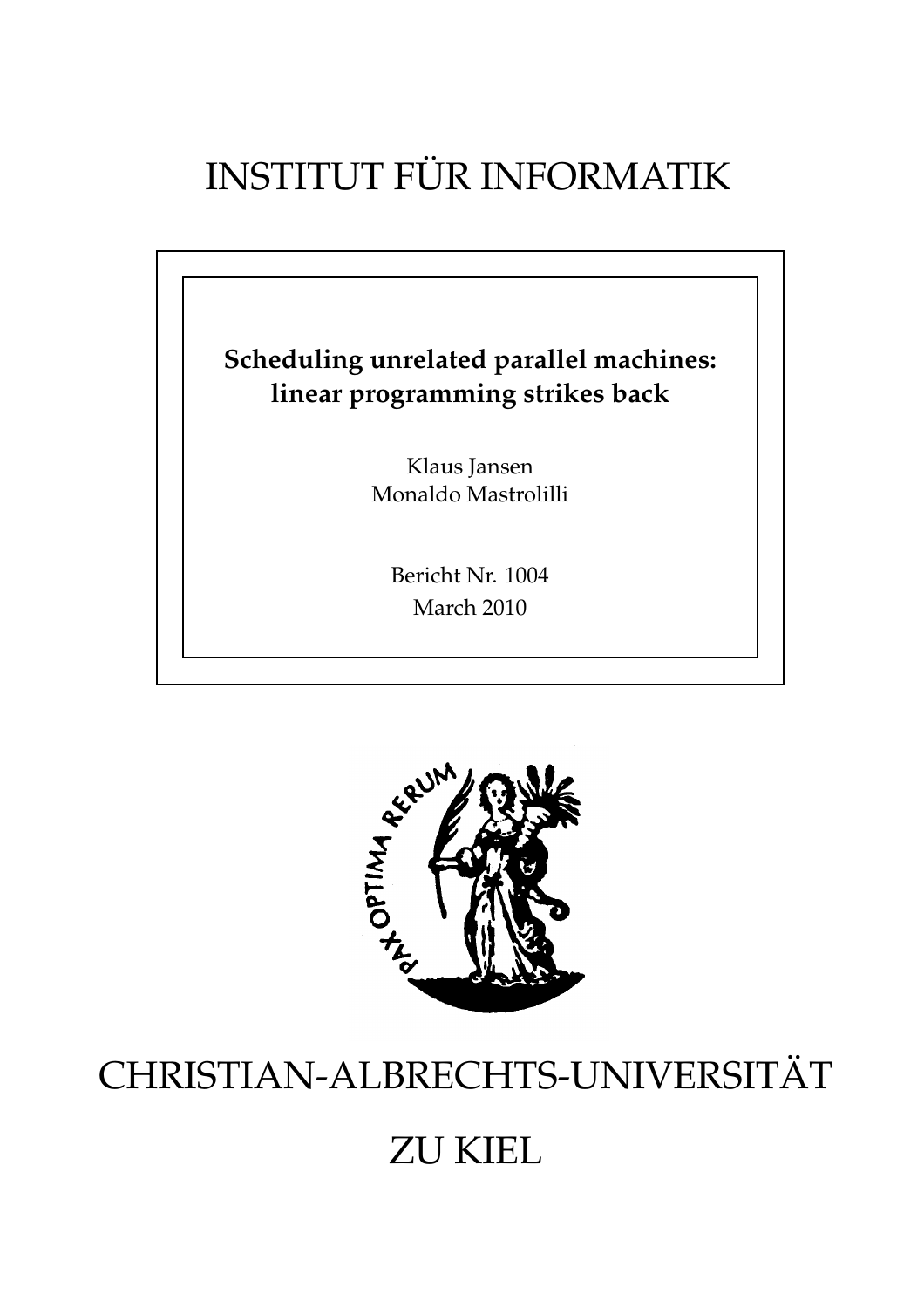## Scheduling unrelated parallel machines: linear programming strikes back.

Klaus Jansen <sup>∗</sup>

Institut für Informatik Universität zu Kiel, Kiel, Germany kj@informatik.uni-kiel.de

Monaldo Mastrolilli † IDSIA Lugano Galleria 2, Manno, Switzerland monaldo@idsia.ch

March 2, 2010

#### Abstract

In this paper we show how to improve a recent approximation scheme for scheduling jobs on a fixed number of unrelated parallel machines. Given a set of  $n$  jobs and a set of  $m$  processors with processing times  $p_{ij}$  of job j on processor i, the goal is to find a non-preemptive schedule with minimum or approximate makespan. The previous best algorithm by Fishkin and the authors runs in time  $O(n) + (\log m/\epsilon)^{O(m^2)}$ . By first preprocessing the input to obtain a reduced problem instance with at most  $\min\{n, (\log m/\epsilon)^{O(m)}\}\$  jobs, and then by using dynamic and linear programming for different groups of jobs we are able to obtain an approximation scheme with running time  $O(n) + 2^{O(m \log(m/\epsilon))} \leq O(n) + (\log m/\epsilon)^{O(m \log m)}$ . If  $\epsilon$  is relatively small (e.g.  $\epsilon < 1/m$ ), the running time of our scheme can be bounded by  $O(n) + (1/\epsilon)^{O(m)} = O(n) + 2^{O(m \log(1/\epsilon))}$ .

### 1 Introduction

Let  $\mathcal J$  be the set of n jobs and let  $\mathcal M$  be the set of m machines in I, respectively. We suppose that the processing time of job j on machine i is  $p_{ij} \geq 0$ , for  $i = 1, \ldots, m$  and  $j = 1, \ldots, n$ . The objective is to compute a nonpreemptive schedule such that each job is executed by exactly one machine

<sup>∗</sup>Research supported in part by the EU project AEOLUS contract number 015964.

<sup>†</sup>Research supported in part by the SNF Project N. 200020-122110/1"Approximation Algorithms for Machine Scheduling Through Theory and Experiments III".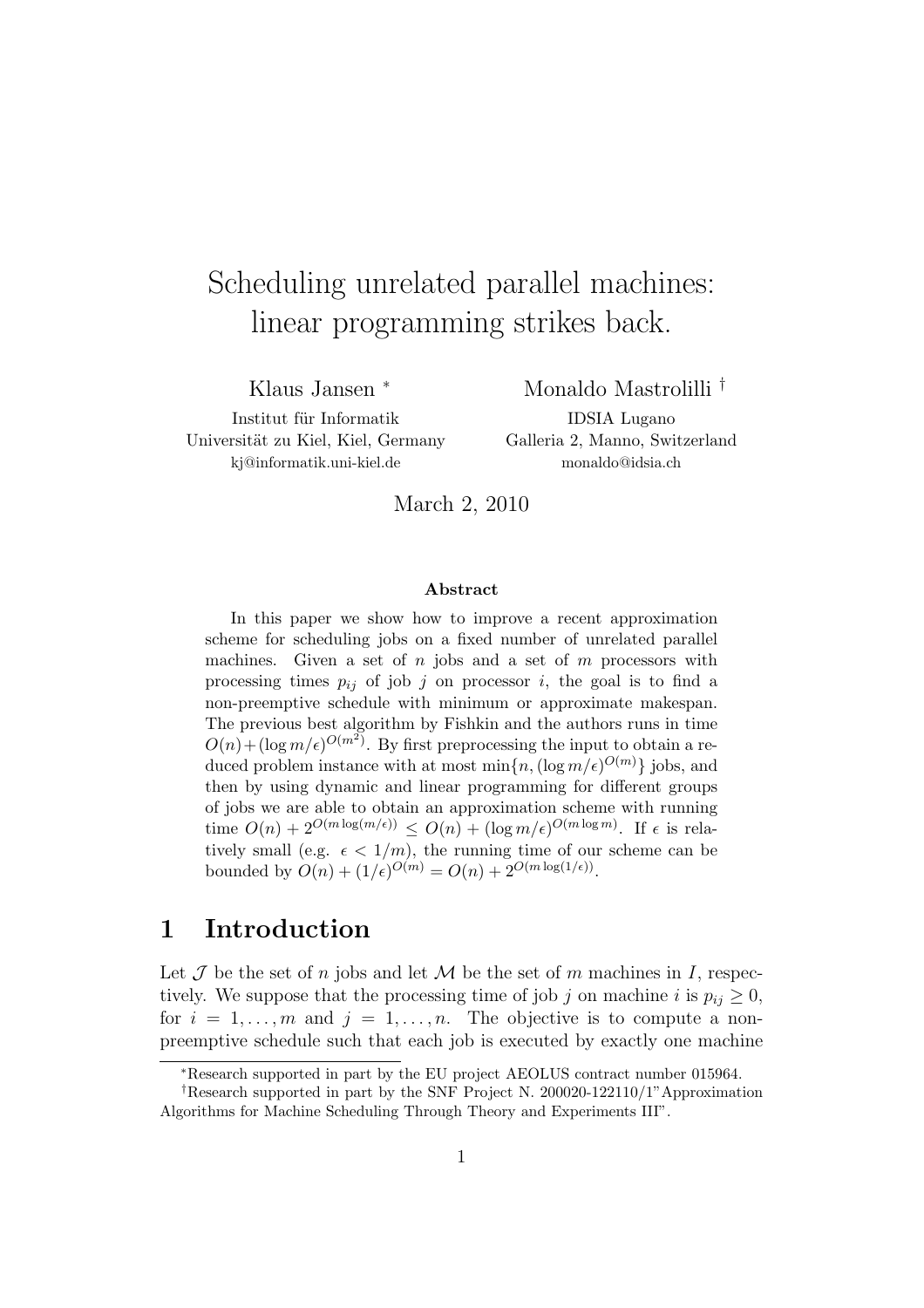and the maximum completion time among all jobs (makespan) is minimized. Lenstra, Shmoys, and Tardos [6] gave a polynomial-time approximation algorithm with ratio 2 for this problem, which currently is the best-known approximation ratio achieved in polynomial time. They also proved that there is no  $1+\epsilon$  approximation algorithm for any positive  $\epsilon < 1/2$ , unless  $P = NP$ . Since the problem is NP-hard even for  $m = 2$  machines [2], it is natural to ask how well the optimum can be approximated for a constant number of machines. Interestingly, Horowitz and Sahni [4] gave a fully polynomial-time approximation scheme (FPTAS) that computes an  $1 + \epsilon$  approximate solution in time  $O(nm(nm/\epsilon)^{m-1})$  for any  $\epsilon > 0$ , which is polynomial in both n and  $1/\epsilon$ . Lenstra et al. [6] also proposed an approximation scheme for the problem that runs in time  $(n+1)^{m/\epsilon}poly(|I|)$  where  $poly(|I|)$  is a polynomial of the input size. Their algorithm is not polynomial for fixed  $m$ , but has a smaller space complexity than the one by Horowitz and Sahni [4]. Jansen and Porkolab [5] presented a fully polynomial time approximation scheme for the problem whose running time is  $n(m/\epsilon)^{O(m)}$ . To obtain this running time, they consider long and short jobs separately, combine the previous dynamic and linear programming approaches by Horowitz and Sahni [4] and by Lenstra et al. [6], and use the price-directive decomposition method by Grigoriadis and Khachiyan [3] for computing approximate solutions of block structured linear programs and a rounding technique by Plotkin et al. [7]. Recently, Fishkin and the authors [1] found a simpler approximation scheme with running time  $O(n) + (\log m/\epsilon)^{O(m^2)}$ . It is based on a pre-processing step that reduces the number of jobs to  $\min\{n, (\log m/\epsilon)^{O(m)}\}\$  and uses a dynamic program for a constant number of jobs.

In this paper we improve the running time to  $O(n) + (m/\epsilon)^{O(m)} = O(n) +$  $2^{O(m \log(m/\epsilon))} \leq O(n) + (\log m/\epsilon)^{O(m \ln m)}$  by a careful combination of the previous algorithms in [1, 5]. We propose a two-phase approach where we first reduce the number of jobs to a number of jobs that depends on m and  $1/\epsilon$ and then use a dynamic and linear program for different classes of jobs. Interestingly, the price-directive decomposition method by Grigoriadis and Khachiyan [3] to solve the underlying linear program approximately strikes here back to reduce the running time of our approximation scheme. If  $\epsilon$  is small enough (e.g.  $\epsilon \leq 1/m$ ), the running time also can be bounded by  $O(n) + (1/\epsilon)^{O(m)} = O(n) + 2^{O(m \log(1/\epsilon))}.$ 

### 2 Description of the Algorithm

In the following we assume without loss of generality that  $m > 2$  and  $0 <$  $\epsilon < 1/2$ . In the first phase of our algorithm we reduce the number of jobs in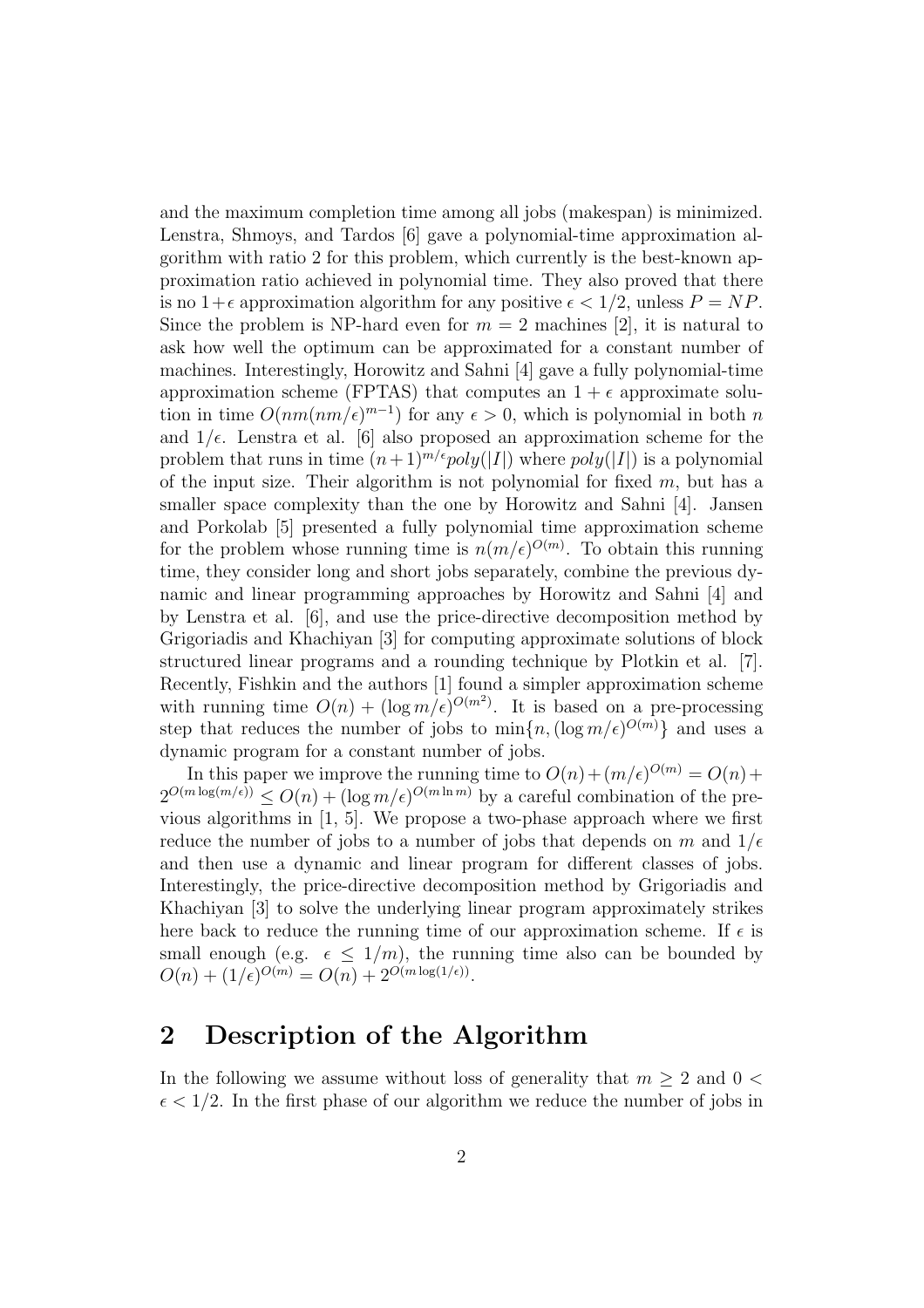our instance I using the algorithm by Fishkin et al. [1].

#### 2.1 Reducing the number of jobs

We round the processing times of the jobs and merge jobs of the same profile together to obtain a constant number of jobs. To do this, we first compute a lower and upper bound for the minimum objective value  $OPT(I)$ . Let  $d_j = \min_{i=1,\dots,m} p_{ij}$  be the minimum processing time of job j and let  $D =$  $\sum_{j=1}^n d_j$ . It is easy to check that  $OPT(I) \leq D \leq mOPT(I)$ . This also implies that  $OPT(I) \in [D/m, D]$ . By dividing all processing times by  $D/m$ we may assume that  $1 \leq OPT(I) \leq m$ . For each job j we define a set of slow machines:

$$
\mathcal{S}_j = \{i|p_{ij} \ge \frac{m}{\epsilon'}d_j\}
$$

where  $\epsilon' \leq 1/3$  depends on the accuracy  $\epsilon$ . The input data of each job j  $(j = 1, \ldots, n)$  can be rounded as follows:

- (1) for any slow machine  $i \in \mathcal{S}_j$  for job j, set the corresponding processing time  $p_{ij}$  to a large enough number such that no reasonable algorithm would schedule that job on a slow machine ( $p_{ij} \geq 2m$  is sufficient); i.e. write  $p_{ij} := \infty$ .
- (2) for any other machine i of job j, round the processing time  $p_{ij}$  down to the nearest lower value  $d_j(1+\epsilon')^h$  for some  $h \in \mathbb{N}$ .

Let  $I_{round}$  be the instance with the modified and rounded processing times. We can prove the following result:

Lemma 2.1  $OPT(I_{round}) \leq (1+\epsilon')OPT(I)$ .

Proof: Let us split the rounding into two phases. In the first phase we generate an instance I' by using the rounding step (2). We get  $OPT(I') \leq$  $OPT(I) \leq (1+\epsilon')OPT(I')$ . To see this, consider an optimum assignment  $B: \mathcal{J} \to \mathcal{M}$  of the set  $\mathcal{J}$  of jobs in instance I to the set  $\mathcal{M}$  of machines. Clearly, the optimum value  $OPT(I')$  corresponding to B cannot be larger than  $OPT(I)$  (we just reduced the processing times). By replacing the rounded processing times  $\bar{p}_{ij} = d_j (1 + \epsilon')^h$  by the original processing times  $p_{ij} \leq \bar{p}_{ij}(1+\epsilon')$ , the processing times on each machine is increased by at most the factor  $(1 + \epsilon')$ . This implies  $OPT(I) \leq (1 + \epsilon')OPT(I')$ .

Next,  $I'$  is transformed into  $I_{round}$  by using the rounding step (1) above. Here we obtain  $OPT(I_{round}) \leq (1+\epsilon')OPT(I')$  by considering an optimum solution for  $I'$  and moving jobs  $j$  on slow machines to fastest machines. Let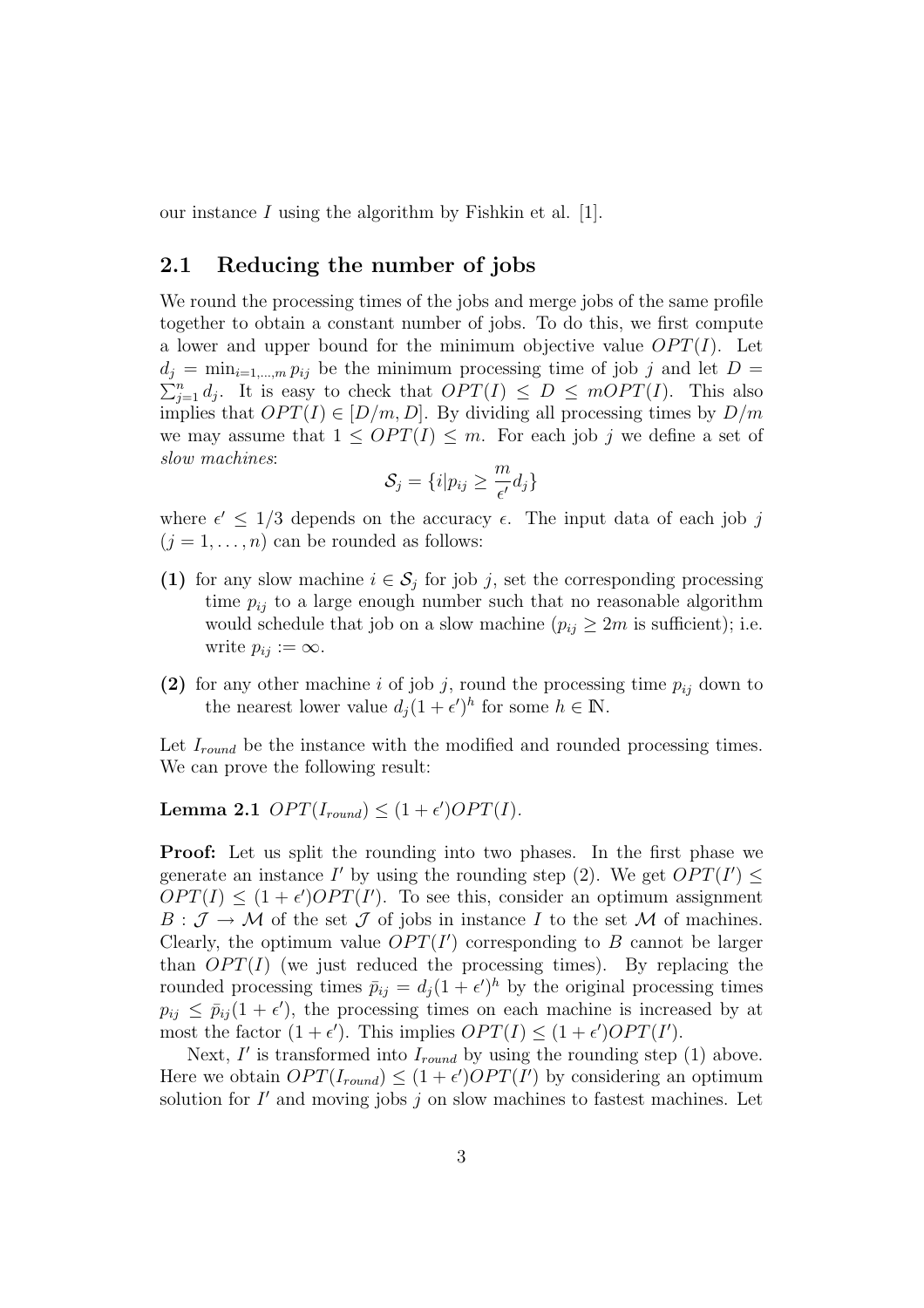$B':\mathcal{J}\to\mathcal{M}$  be an optimum assignment of jobs to machines for instance I' and let  $S \subset \mathcal{J}$  be the set of jobs scheduled on a slow machine. The effect of the modification (the additional processing time on one machine) is bounded by  $\sum_{j \in S} d_j \leq \sum_{j \in S} \frac{\epsilon'}{m}$  $\frac{\epsilon'}{m} p_{B'(j)j} \leq \epsilon' OPT(I') \leq \epsilon' OPT(I).$  $\Box$ 

**Lemma 2.2** Suppose that there is an  $\alpha$  - approximation algorithm  $A_r$  for  $I_{round}$  with  $A_r(I_{round}) \leq \alpha OPT(I_{round})$ . Then, there is an approximation algorithm A for I with  $A(I) \leq \alpha(1+\epsilon')^2 OPT(I)$ .

**Proof:** Suppose that there is an approximation algorithm  $A_r$  with ratio  $\alpha$ for  $I_{round}$ . The approximation algorithm  $A'$  for  $I'$  works as follows: simply construct  $I_{round}$  for  $I'$  and apply  $A_r$ . This gives  $A'(I') = A_r(I_{round}) \leq$  $\alpha OPT(I_{round}) \leq \alpha(1+\epsilon') OPT(I')$ . In addition the approximation algorithm  $A'$  for  $I'$  can be used also for  $I$ : here we simply construct  $I'$  for  $I$  and apply A'. After using A', we replace the modified execution times by the original processing times and obtain  $A(I) \leq (1 + \epsilon')A'(I') \leq \alpha(1 + \epsilon')^2 OPT(I') \leq$  $\alpha(1+\epsilon')^2 OPT(I).$  $\Box$ 

In a similar way as above we can prove the following result.

**Lemma 2.3** Suppose that there is an approximation algorithm  $A_r$  for  $I_{round}$ with  $A_r(I_{round}) \leq \alpha OPT(I_{round}) + \beta$ . Then there exists an approximation A for I with  $A(I) \le \alpha(1+\epsilon')^2 OPT(I) + \beta(1+\epsilon') \le [\alpha(1+\epsilon')^2 + \beta(1+\epsilon')]OPT(I)$ .

Consider now the instance  $I_{round}$ . The execution profile of a job j is an mtuple  $(\Pi_{1,j},\ldots,\Pi_{m,j})$  such that  $p_{ij}=d_j(1+\epsilon')^{\Pi_{ij}}$  where we use the convention that  $\Pi_{i,j} = \infty$  if  $p_{ij} = \infty$ . Two jobs have the same profile, if and only if they have the same execution profile. The number of distinct profiles is at most  $\ell = (2 + 2 \log_{1+\epsilon'} \frac{m}{\epsilon'})$  $(\frac{m}{\epsilon'})^m$ . Let  $\gamma = 1/\lceil m/\epsilon' \rceil$ . Then we partition the set of jobs into two subsets  $L = \{j | d_j > \gamma\}$  and  $S = \{j | d_j \leq \gamma\}$ . L is the set of large jobs and S the set of *small jobs*. The small jobs are further partitioned into subsets  $S_{\sigma}$  of jobs having the same profile, for  $\sigma = 1, \ldots, \ell$ . Two jobs  $j_a$  and  $j_b$  from the same set  $S_{\sigma}$  with  $d_{j_a}, d_{j_b} \leq \gamma/2$  are grouped together to a composed job  $j_c$  in which the processing time on machine i is equal to the sum of the processing times of  $j_a$  and  $j_b$  on machine i, and set  $d_{j_c} = d_{j_a} + d_{j_b}$ . This process is repeated until at most one job  $j \in S_{\sigma}$  has  $d_j \leq \gamma/2$ . All other jobs have processing times larger than  $\gamma/2$ . The number of jobs in the modified instance  $I_{merge}$  is bounded by  $\frac{2D}{\gamma} + \ell \leq \frac{2m(m+\epsilon')}{\epsilon'}$  $\frac{m+\epsilon'}{\epsilon'}+\ell=(\log m/\epsilon)^{O(m)}$  using  $\gamma \geq \frac{\epsilon'}{m+1}$  $\frac{\epsilon'}{m+\epsilon'}$ ,  $D = m$  after diving all processing times by  $D/m$  and  $\epsilon' = \Theta(\epsilon)$ . Using these observations we obtain:

**Lemma 2.4** The number of jobs in  $I_{merge}$  is at most  $\min\{n, (\log m/\epsilon)^{O(m)}\}$ and the objective value  $OPT(I_{round}) \leq OPT(I_{merge}) \leq OPT(I_{round}) + \epsilon'$ .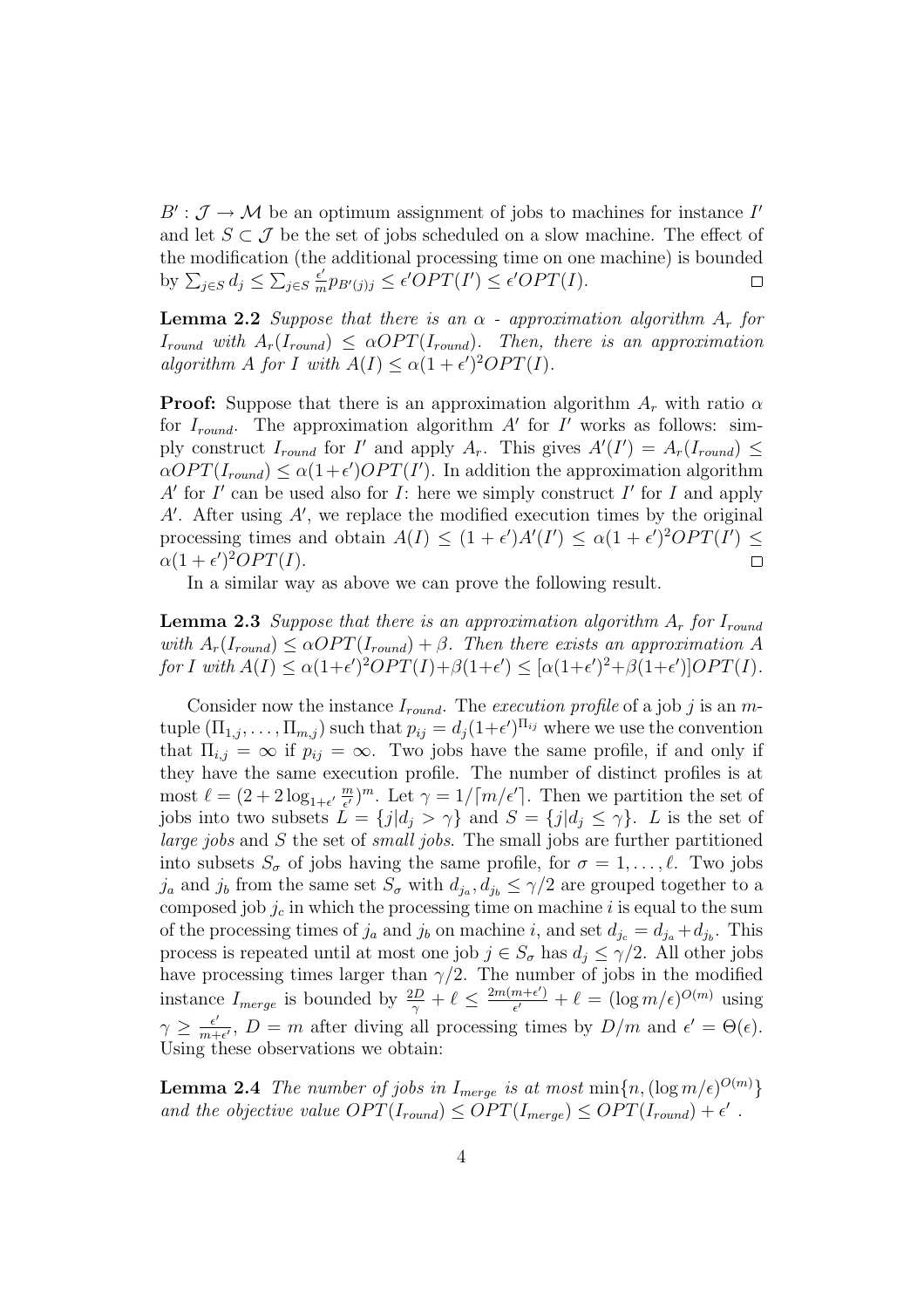**Proof:** Consider the instance  $I_{round.}$  Clearly,  $OPT(I_{round}) \leq OPT(I_{merge})$ (since merged jobs have less freedom in the possible assignments). In the following we show that there is a schedule for  $I_{merge}$  of length at most  $OPT(I_{round}) + \epsilon'$ . Consider an optimum solution  $B: \mathcal{J} \to \mathcal{M}$  for  $I_{round}$ of value  $OPT(I_{round})$ . Suppose that each machine executes the large jobs in  $I_{round}$  at the beginning of the schedule. Let  $t_i \geq 0$  be the time at which machine i finishes to process large jobs for  $i = 1, \ldots, m$ . Consider the following linear program LP that is a relaxation of the original integer linear program ILP for the small jobs in  $I_{round}$  (after placing the large jobs as in the optimum solution):

Min T  
\ns.t. 
$$
\sum_{j \in S} x_{ij} d_j (1 + \epsilon')^{\Pi_{ij}} + t_i \leq T \quad i = 1, ..., m
$$

$$
\sum_{i=1}^m x_{ij} = 1 \qquad j \in S
$$

$$
x_{ij} \geq 0, i = 1, ..., m, \qquad j \in S.
$$

Therefore, the minimum objective value  $OPT(LP) \leq OPT(I_{round})$ . For each subset  $S_{\sigma}$ ,  $\sigma = 1, \ldots, \ell$ , we use a set of variables  $y_{i\sigma} \in [0, 1]$  for  $i = 1, \ldots, m$  to represent the fraction of jobs from  $S_{\sigma}$  processed on machine *i*. The following linear program LP′

$$
\begin{array}{ll}\nMin & T \\
\text{s.t.} & \sum_{\sigma=1}^{\ell} y_{i\sigma} \sum_{j \in S_{\sigma}} d_j (1 + \epsilon')^{\Pi_{ij}} + t_i \le T & i = 1, \dots, m \\
& \sum_{i=1}^{m} y_{i\sigma} = 1 & \sigma = 1, \dots, \ell \\
y_{i\sigma} \ge 0, i = 1, \dots, m, & \sigma = 1, \dots, \ell\n\end{array}
$$

is also a relaxation of the ILP with the same objective value  $OPT(LP) =$  $OPT(LP')$ . To see this set

$$
y_{i\sigma} = \frac{\sum_{j \in S_{\sigma}} x_{ij} d_j (1 + \epsilon)^{\Pi_{i,j}}}{\sum_{j \in S_{\sigma}} d_j (1 + \epsilon)^{\Pi_{i,j}}}.
$$

Then any feasible solution  $(x_{ij})$  for LP gives also a feasible solution  $(y_{i\sigma})$  for LP′ . Furthermore,

$$
\sum_{\sigma=1}^{\ell} y_{i\sigma} \sum_{j \in S_{\sigma}} d_j (1+\epsilon)^{\Pi_{i,j}} = \sum_{\sigma=1}^{\ell} \sum_{j \in S_{\sigma}} x_{ij} d_j (1+\epsilon)^{\Pi_{i,j}} = \sum_{j \in S} x_{ij} d_j (1+\epsilon)^{\Pi_{i,j}}
$$

for any  $i = 1, \ldots, m$ . This implies that the objective value  $OPT(LP')$  is equal to  $OPT(LP)$ .

Now we prove that there is a schedule of length  $OPT(I_{round}) + \epsilon'$  if we use the grouped small jobs in  $I_{merge}$ . Let us take an optimum solution  $(y_{i\sigma}^*)$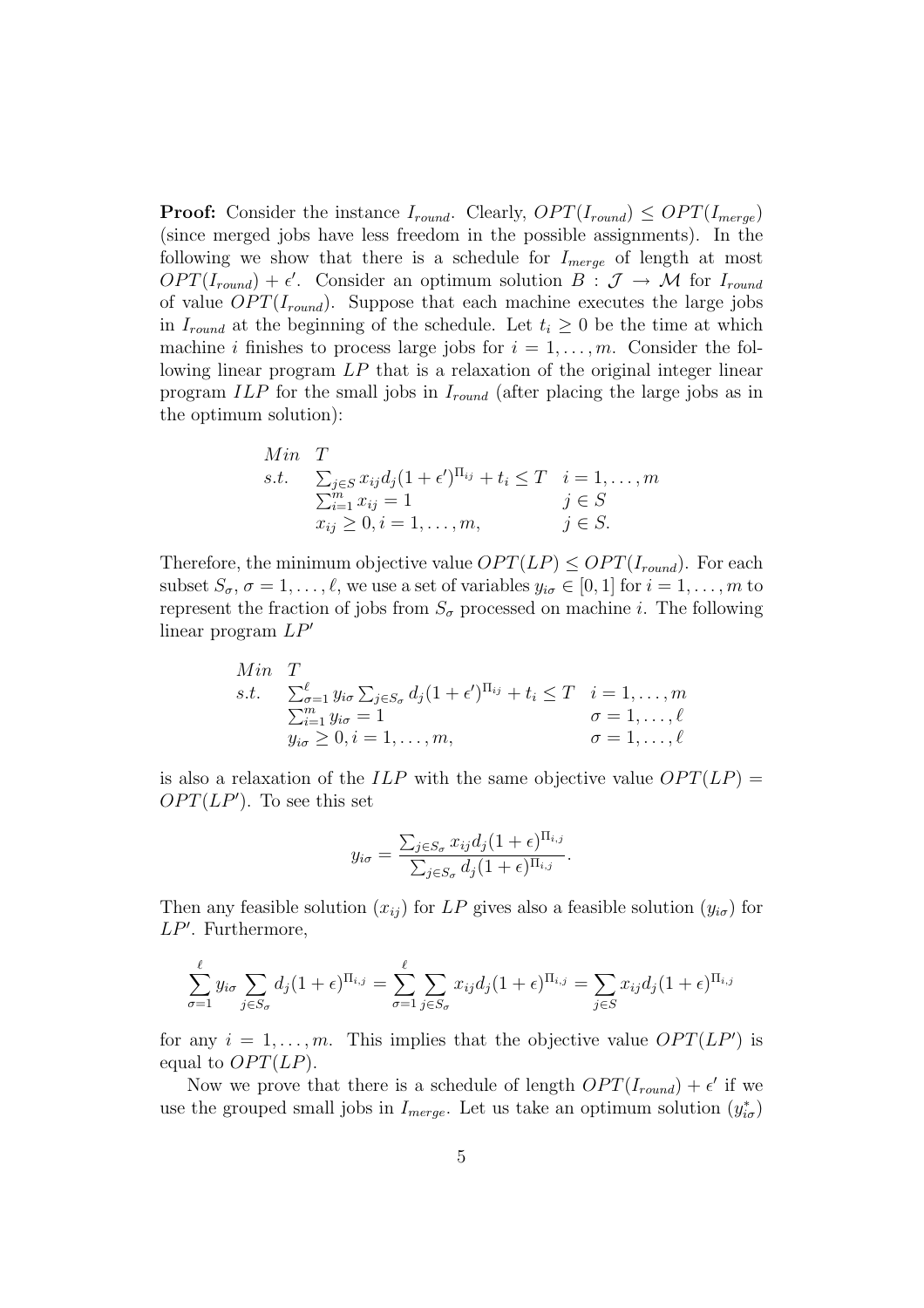for  $LP'$ . For every  $y_{i\sigma}^* > 0$  schedule a subset of grouped jobs from  $S_{\sigma}$  on machine i until either all jobs from  $S_{\sigma}$  are placed or the total fraction of jobs assigned to i is equal to  $y_{i\sigma}^*$ . If necessary, we preempt one job to use the fraction  $y_{i\sigma}^*$  completely. If  $y_{i\sigma}^*$  is integral for  $i = 1, \ldots, m$  then all jobs from  $S_{\sigma}$  are not preempted. The total number of preempted jobs from  $S_{\sigma}$  is at most  $f_{\sigma} - 1$  where  $f_{\sigma} = |\{i|y_{i\sigma} > 0, i = 1, ..., m\}|$ . All preempted jobs j are removed and scheduled at the end of the schedule on machine  $m_i$  where  $p_{m_j j} = d_j$ . This increases the makespan by at most  $\Delta = \gamma \sum_{\sigma=1}^{\ell} (f_{\sigma} - 1)$ , since the processing time of each grouped small job j is most  $d_j \leq \gamma$  when executed on the fastest machine  $m_j$ . The number of strictly positive variables in any basic solution of  $LP'$  is at most the number m of machines [6]. Therefore,  $\sum_{\sigma=1}^{\ell} (f_{\sigma} - 1) \leq m$ . To bound the total increase  $\Delta \leq \gamma m$  for the makespan by  $\epsilon'$ , we use  $\gamma \leq \epsilon'/m$ . Notice that  $\gamma \leq \epsilon'/m$  and that  $1/\gamma$  is integral.  $\Box$ 

Notice that an  $\alpha$  approximation algorithm  $A_m$  for  $I_{merge}$  implies an approximation algorithm  $A_r$  for  $I_{round}$  with  $A_r(I_{round}) \leq \alpha OPT(I_{round}) + \alpha \epsilon'$ . Therefore, this gives also an approximation algorithm A for the original instance I with  $A(I) \le \alpha(1+\epsilon')^2 OPT(I) + \alpha \epsilon'(1+\epsilon') \le [\alpha(1+\epsilon')^2 + \alpha \epsilon'(1+\epsilon')$  $\epsilon'$ ] $OPT(I) \leq [\alpha(1+3\epsilon'+2(\epsilon')^2)]OPT(I)$  using  $OPT(I) \geq 1$ .

In the second phase of our algorithm we use the algorithm by Jansen and Porkolab [5] for the transformed instance. Suppose that  $I_{merge}$  contains  $n' \leq min\{n, (\log m/\epsilon)^{O(m)}\}$  jobs  $1, \ldots, n'$  with processing times  $p'_{ij}$ . First we compute again the  $d'_j = \min_i p'_{ij}$  values for the n' jobs in  $I_{merge}$  and set  $D' = \sum_j d'_j$  $j'$ . Clearly,  $\overrightarrow{OPT}(I_{merge}) \leq D' \leq mOPT(I_{merge})$ . We select now  $K = m\overline{m}/\epsilon'$  longest jobs with respect to the  $d'_j$  values. Then we find the smallest  $k \leq K-m$  such that  $d'_{k+1} + \ldots + d'_{k+m} \leq (\epsilon'/m)D' \leq \epsilon'OPT(I_{merge})$ and partition the set of jobs into two sets  $T_{\ell}$  and  $T_s$  such that  $T_{\ell}$  contains the k longest jobs according to the  $d'$  $'_{j}$ . Selecting the K longest jobs and finding the smallest k with the above property can be done in  $O(Kn') = O(m^2n'/\epsilon').$ 

#### 2.2 Dynamic programming

Via dynamic programming we construct the set  $T(k)$  of all substantially different (up to  $\delta = \epsilon'/4$  accuracy) schedules for jobs in  $T_{\ell}$ . To do this we divide the interval  $[0, D']$  where  $D' \leq mOPT(I_{merge})$  into  $N = mk/\delta$  equal parts  $S_1, \ldots, S_N$  each of size  $D'\delta/mk$ . Let  $T(j)$  denote a set of m-tuples consisting of the  $m$  completion times for different schedules of the first  $j$ jobs 1, ..., *j*. The algorithm iteratively computes the sets  $T(j)$  starting with  $T(0) = \{(0, \ldots, 0)\}.$  Implicitly we round up the processing time of each job to a multiple of  $D'\delta/mk$ , i.e.  $\tilde{p}_{ij} = \alpha_{ij}D'\delta/mk \leq p'_{ij} + D'\delta/mk$  where  $\alpha_{ij} \in \{1, \ldots, mk/\delta\}$ . Then we work with the rounded processing times and construct partial schedules by adding a processing time  $\tilde{p}_{ij}$  for each machine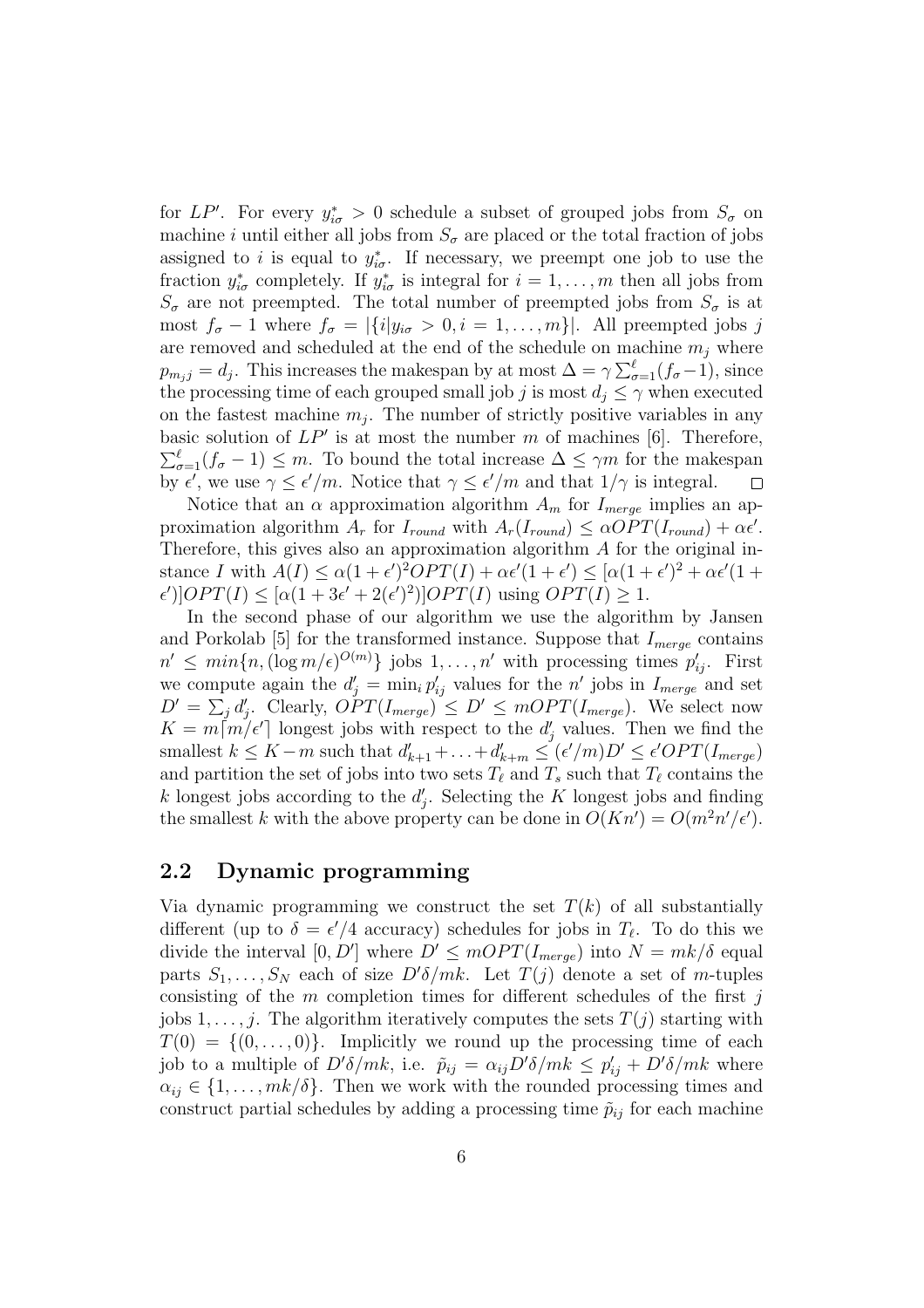i to each vector  $t \in T(j-1)$  and identifying those vectors with the same finishing times. At each step when it proceeds from  $(j - 1)$  to j, the error it makes can be bounded by the length of the intervals or the rounding factor, i.e. by  $D'\delta/mk$ . Thus the total error is bounded by  $kD'\delta/mk = D'\delta/m \leq$  $\delta OPT(I_{merge})$ . Since the number of vectors is at most  $N^m = (mk/\delta)^m$ , the dynamic program runs in time  $O(kmN^m) = (km/\delta)^{O(m)}$ .

**Lemma 2.5** Our dynamic program computes a set  $T(k)$  of m-tuples  $(t_1, \ldots, t_k)$ in time  $(km/\delta)^{O(m)}$  of size at most  $(mk/\delta)^m$ . For each schedule of the jobs with machine completion times  $(f_1, \ldots, f_m)$ , there is a tuple  $(t_1, \ldots, t_m) \in$  $T(k)$  such that  $t_i \leq f_i + \delta OPT(I_{merge}).$ 

#### 2.3 Linear Programming

For every m-tuple  $t = (t_1, \ldots, t_m) \in T(k)$  consider the following integer linear program  $ILP(t)$ :

Min 
$$
\lambda
$$
  
\ns.t.  $\sum_{j=k+1}^{n'} p'_{ij} x_{ij} + t_i \le \lambda$   $i = 1,..., m$   
\n $\sum_{i=1}^{m} x_{ij} = 1$   $j = k+1,..., n'$   
\n $x_{ij} \in \{0, 1\}, i = 1, ..., m, j = k+1, ..., n'.$ 

It describes the original scheduling problem for the set of short jobs  $T_s$ assuming that machine i can start processing jobs only at time  $t_i$  (due to the schedule of long jobs corresponding to t). In any feasible solution of  $ILP(t)$ ,  $x_{ij} = 1$  indicates that j is scheduled on machine i. Let  $LP(t)$  denote the linear programming relaxation of  $ILP(t)$ , which is obtained by replacing every 0 − 1 constraint  $(x_{ij} \in \{0, 1\})$  with the weaker nonnegativity condition  $(x_{ij} \geq 0)$ .  $LP(t)$  can be interpreted as a block optimization problem, where the blocks are *m*-dimensional simplicies  $B_j = \{x_j \in \mathbb{R}^m | \sum_{i=1}^m x_{ij} = 1, x_{ij} \geq 1\}$  $0, i = 1, \ldots, m$ , for  $j = k + 1, \ldots, n$ , and the coupling constraints are the linear inequalities  $\sum_{j=k+1}^{n'} p'_{ij} x_{ij} + t_i \leq \lambda$ , for  $i = 1, ..., m$ , corresponding to the m machines. By using the Logarithmic Potential Price Directive Decomposition Method developed by Grigoriadis and Khachiyan [3], we can compute a  $\rho$ -approximate solution  $x(t)$  of  $LP(t)$  in  $O(m(\ln m + \rho^{-2} \ln \rho^{-1}))$ iterations, where each iteration requires  $O(m \ln \ln(m \rho^{-1}))$  operations and  $(n'-k)$  block optimizations performed to a relative accuracy  $\rho/6$ . Each block optimization here is the minimization of a given linear function over an m-dimensional simplex. This can be done here optimally (not only approximately) in  $O(m)$  time. Therefore, we obtain an approximate solution of  $LP(t)$  in  $O(n'(m/\rho)^2 \ln(m/\rho))$  ln  $\ln(m/\rho)$ . Furthermore, the LP solution  $x(t)$  can be converted in  $O(|E|m) = O(nm^2)$  time into another fractional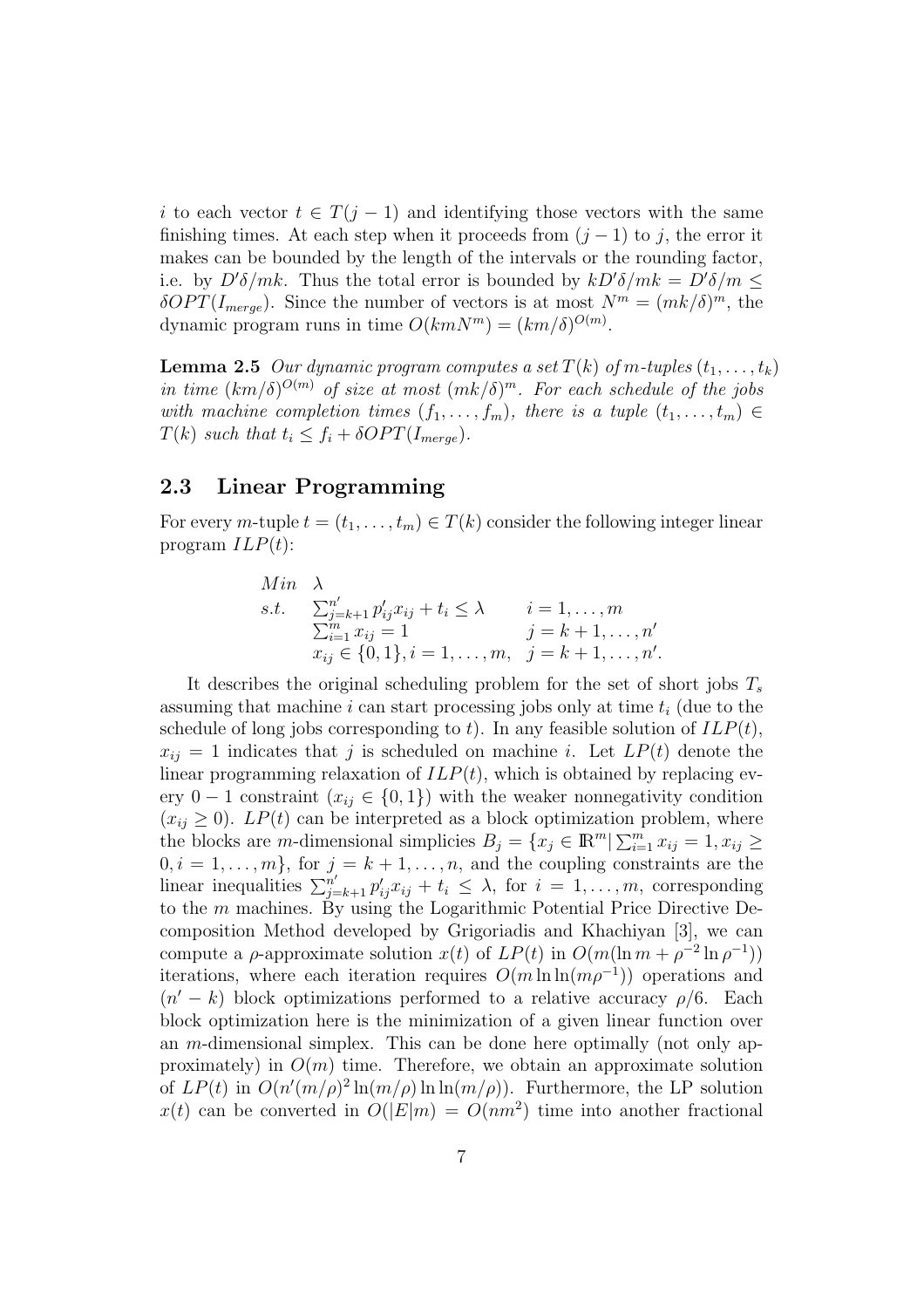assignment of the same length represented by a forest [7]. The number of jobs in such a fractional assignment with non-unique job assignments can be bounded by  $m - 1$ . This implies the following result.

**Lemma 2.6** For any  $t \in T(k)$ , a *ρ*-approximate solution  $x(t)$  of  $LP(t)$  can be computed in  $O(n'(m/\rho)^2 \ln(m/\rho))$  ln  $\ln(m/\rho))$  time such that  $x(t)$  provides a fractional assignment for less than m jobs.

We choose a fractional assignment  $x(t)$  among all  $t \in T(k)$  with the smallest objective value  $\lambda(x(t)) = \max\{\sum_{j=k+1}^{n'} p_{ij}x(t)_{ij} + t_i|i=1,\ldots,m\}.$ Assume that it is attained for  $t^* \in T(k)$  and let  $x(t^*)$  be the assignment vector corresponding to  $t^*$ .

**Lemma 2.7** The length of the schedule by the vector  $t^*$  for the long jobs and the assignment vector  $x^*$  for the small jobs with unique machine-job values is bounded by  $(1 + \delta)(1 + \rho)OPT(I_{merge}).$ 

Let  $\{i_1, \ldots, i_p\}$  be the set of jobs with non-unique machine assignment in  $x(t^*)$ . Since there are at most m jobs with fractional assignments, the selection of k implies  $d'_{i_1} + \ldots + d'_{i_m} \leq \epsilon' OPT(I_{merge})$ . Executing these jobs at the end sequentially according to the  $d_i'$  values (i.e. each of them is assigned to the machine where its execution time is the smallest) gives a total length of at most  $\epsilon'OPT(I_{merge})$ . Let  $\bar{x}$  be the assignment vector of the complete schedule. Combining with the bound above the schedule length  $S(\bar{x})$  is at most  $[(1 + \delta)(1 + \rho) + \epsilon']OPT(I_{merge})$ . This implies an approximation algorithm for I with schedule length at most  $[(1 + \delta)(1 +$  $(\rho) + \epsilon'$ )(1 + 3 $\epsilon'$  + 2( $\epsilon'$ )<sup>2</sup>)]OPT(I). To guarantee that the makespan of the computed schedule is at most  $(1 + \epsilon)OPT(I)$ , we have to choose  $\rho$ ,  $\delta$  and  $\epsilon'$ appropriately. For example,  $\delta = \rho = \epsilon'$  and  $\epsilon' = \epsilon/8$  suffices. All steps in the second phase of our algorithm require at most  $n'(m/\epsilon)^{O(m)}$  time and  $n' \leq$  $\min\{n, (\log m/\epsilon)^{O(m)}\}.$  Therefore, the overall running time can be bounded by  $O(n) + (m/\epsilon)^{O(m)} = O(n) + 2^{O(m \log(m/\epsilon))}$ . Since  $m \leq (\log m)^{\log m} + 1$ ,  $(m/\epsilon) \leq 2(\log m)^{\log m}/\epsilon \leq 2(\log m/\epsilon)^{\log m}$  for  $m \geq 2$ . This implies that  $2^{\log(m/\epsilon)} \leq 2 \cdot 2^{\log m \log(\log m/\epsilon)} = 2 \cdot (\log m/\epsilon)^{\log m}$ . Therefore, the running time is also bounded by  $O(n) + (\log m/\epsilon)^{O(m \log m)}$ . This proves our main result.

**Theorem 2.1** There is an  $\epsilon$ -approximation scheme for the non-preemptive minimum makespan problem with  $n$  jobs and  $m$  unrelated parallel machines that runs in

$$
O(n) + (m/\epsilon)^{O(m)} = O(n) + 2^{O(m \log(m/\epsilon))} = O(n) + (\log m/\epsilon)^{O(m \log m)}.
$$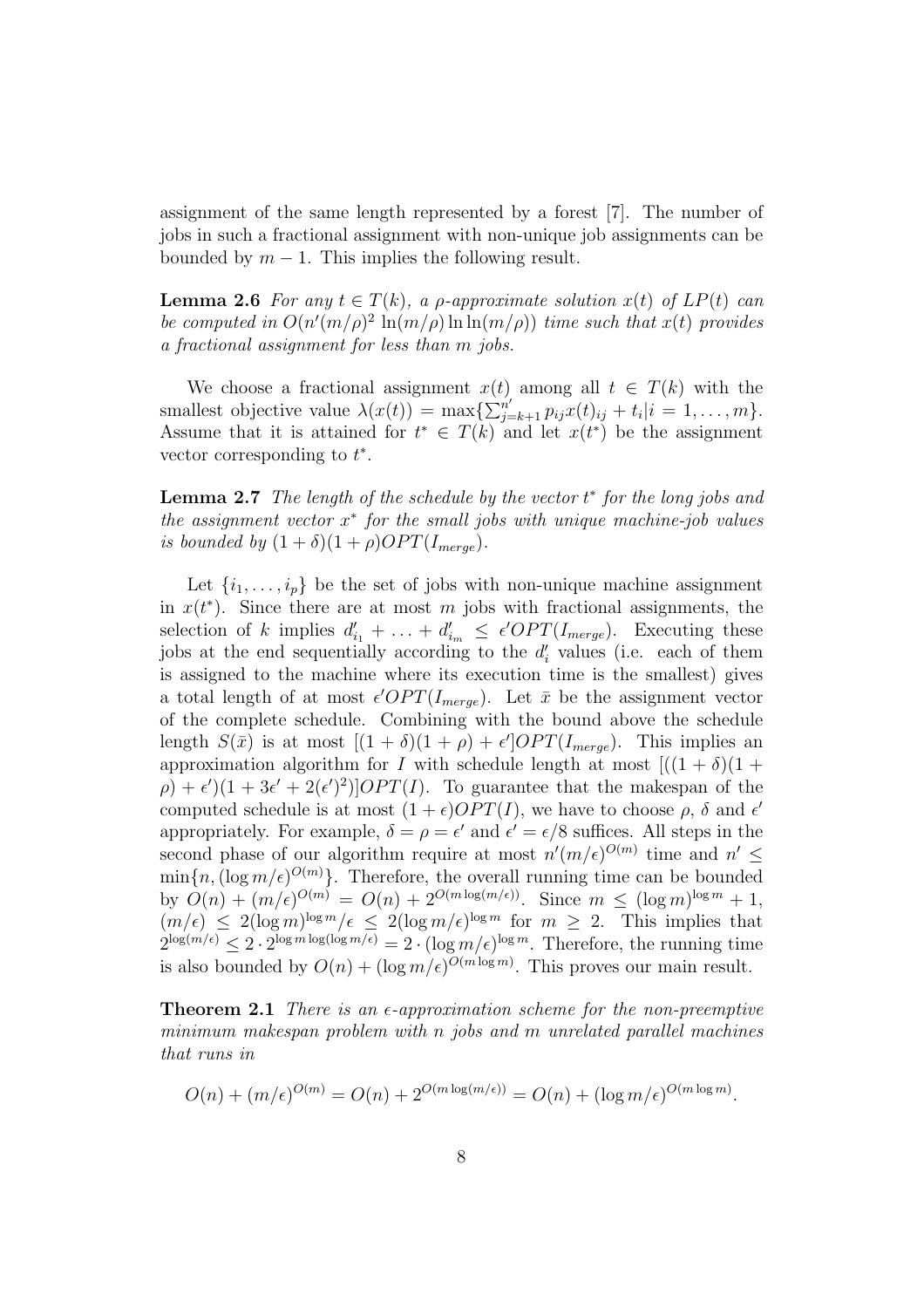The space required in our algorithm is dominated by the dynamic program and is bounded by  $(m/\epsilon)^{O(m)} = 2^{O(m \log(m/\epsilon))} = (\log m/\epsilon)^{O(m \log m)}$ . If the accuracy  $\epsilon$  is relatively small, e.g.  $\epsilon < 1/m$ , then the running time can be bounded by  $O(n) + (1/\epsilon)^{O(m)}$  and the space complexity by  $(1/\epsilon)^{O(m)}$ .

## 3 Conclusion

In the paper we have presented an improved approximation scheme for scheduling jobs on parallel machines. Comparing to the previous result, it reduces the exponent  $O(m^2)$  to  $O(m \log m)$ . The algorithm described above can be generalized also for scheduling on unrelated machines with costs [8]. We obtain by combining the algorithms in [1, 5] an approximation algorithm that for any  $\epsilon > 0$  computes in  $O(n) + 2^{O(m \log(m/\epsilon))} = O(n) +$  $(\log m/\epsilon)^{O(m \log m)}$  time a schedule with cost at most  $(1+\epsilon)C$  and makespan at most  $(1 + \epsilon)T$ , if one of cost C and makespan T exists. Furthermore, we obtain an  $\epsilon$ -approximation scheme of running time  $O(n) + 2^{O(m \log(m/\epsilon))}$  $O(n) + (\log m/\epsilon)^{O(m \log m)}$  for minimizing the weighted sum  $T + \kappa C$  of the makespan  $T$  and the cost  $C$  in non-preemptive scheduling of jobs on unrelated parallel machines, where  $\kappa > 0$ . Similar to the results above, the running times can be bounded by  $O(n) + (1/\epsilon)^{O(m)}$  if  $\epsilon$  is relatively small, e.g.  $\epsilon \leq 1/m$ . Interesting research directions for the future are approximation scheme for small numbers m of machines and for accuracies  $\epsilon \in [1/m, 1]$ .

### References

- [1] A. Fishkin, K. Jansen, and M. Mastrolilli: Grouping techniques for scheduling problems: simpler and faster, Algorithmica, 51 (2008), 183-199.
- [2] M.R. Garey and D.S. Johnson: Computers and Intractability: a Guide to the Theory of NP-completeness, W.H. Freeman, 1979.
- [3] M.D. Grigoriadis and L.G. Khachiyan: Coordination complexity of parallel price-directive decomposition, Mathematics of Operations Research, 21 (1996), 321-340.
- [4] E. Horowitz and S. Sahni: Exact and approximate algorithms for scheduling nonidentical processors, Journal of the ACM, 23 (1976), 317-327.
- [5] K. Jansen and L. Porkolab: Improved approximation schemes for scheduling unrelated parallel machines, Mathematics of Operations Research, 26 (2001), 324-338.